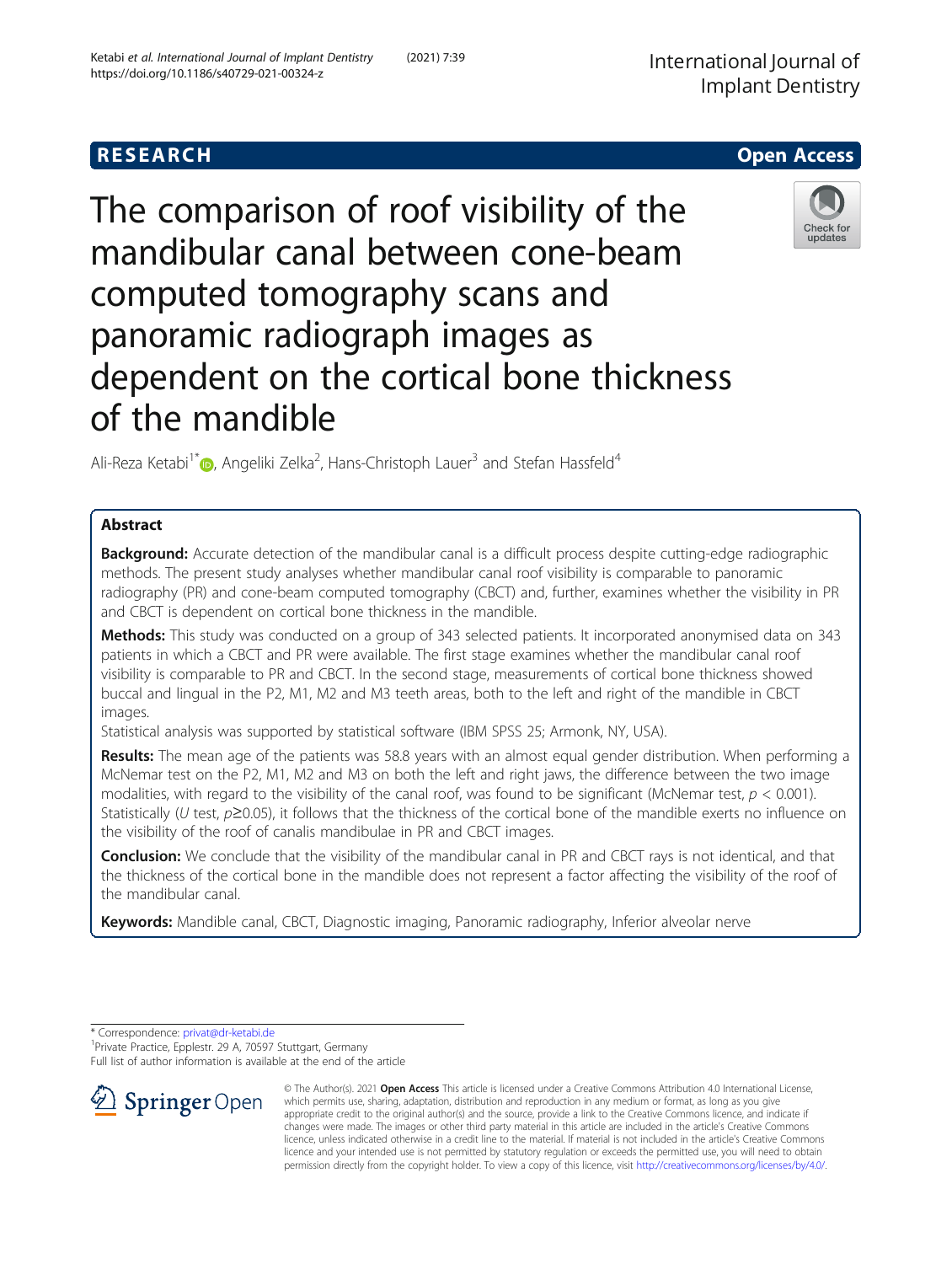## Background

One essential pre-requisite for a successful surgical intervention in the lower jaw is precise knowledge of the shape of the mandibular canal. This is of significance for implant-related questions, but no less for augmentations, the surgical removal of wisdom teeth or apicoectomy.

In dental diagnostics, panoramic radiographs (PR) have remained the gold standard for several decades [\[1](#page-7-0)]. The introduction to dentistry of cone-beam computed tomography (CBCT) in 1998 facilitated three-dimensional imaging of the head area [[2\]](#page-7-0). In diagnostic dentistry, this has allowed for precise situational assessment and for the non-overlapping visualisation of anatomical structures. Consequently, CBCT is of major clinical relevance in dental diagnostics.

Scientific studies evaluate differently the question as to whether the three-dimensional CBCT recording technique is superior to that of two-dimensional panoramic recording. Literature on the subject comprises numerous comparative studies on the diagnostic value of CBCT and PR in several fields of dentistry [[3,](#page-7-0) [4\]](#page-7-0).

The evaluative scope of the canalis mandibulae—above all, with respect to the visibility of the canal roof—in PR as opposed to CBCT, has yet to be researched comprehensively.

The objective of the present study is the comparative evaluation of the diagnostic value of two-dimensional and three-dimensional radiographs by means of the recognisability of the roof of the canalis mandibulae. Here, the guiding hypothesis is that the roof of the canalis mandibulae is equally identifiable in both two- and three-dimensional images. Should the hypothesis be disproven, and the CBCT of a two-dimensional image and the detectability of the roof of the mandibular canal prove superior, this will, in turn, give rise to the further question as to whether the thickness of the buccal and oral cortical bone of the mandible represents an influencing factor on visibility.

## Methods

The researcher was briefed by an expert in the field of dental radiology prior to commencement of the study. The reliability study was conducted following radiographic instructions and under standardised conditions (<1000 lux) on an accredited diagnostic monitor (EIZO FlexScan S2000 1024×1280 pixels). The measurements were carried out for a maximum of 6 h per day with a 30-min break at 2-h intervals. The results were analysed for reliability.

To verify the reliability of radiographic measurements and evaluations, multiple ratings were carried out on a total of twenty, randomly selected patients. To assess inter-rater reliability, these were then evaluated by the researcher and the expert. For testing the intra-rater reliability, the same images were reviewed a second time by the same expert following a 2-week interval. The findings were found to fully concur. The intra-rater reliability as well as the inter-rater reliability proved to be very high, with a Cohen's kappa of 1.0 and a 95% confidence interval for kappa [0.92; 1.00]. To verify the intra-rater reliability, these images were evaluated a second time by the same assessor after a 2-week interval. The findings indicated complete concurrence. Both intra-rater and inter-rater reliability proved to be very high with a Cohen's kappa of 1.0 and a 95% confidence interval for kappa [0.92; 1.00].

For the present study, 549 patients were initially selected from the database of a dental practice in Stuttgart, Germany, between February 2010 and January 2017, whereby both a panoramic image and a CBCT image were already available prior to the commencement of the study.

The following inclusion criteria were applied for the inclusion of patients in the study:

- Patients with both PR and CBCT images in the mandible
- Images with correct patient positioning
- No artefacts in the measurement area of the mandibular canal roof

Thus, the number of patients who fulfilled the inclusion criteria was reduced to 343. The admissions were conducted according to different justifying indications and independently of the study.

As part of the study, patient data was anonymised and X-ray images consecutively numbered. Thus, this ruled out the possibility of allocation of data to patient.

The mapping of the existing jaw sections in the CBCT images and panoramic slice images were audited prior to the definitive evaluation. In the case of many patients, for example, the field of view (FOV) in the CBCT image was smaller than the PR, such that in these patients not all regions could be accounted for. Areas that were missing, either in CBCT or PR images, were duly noted and excluded from the study.

In the present study, panoramic radiographs were taken with the Orthophos D 3297 X-ray unit (Sirona dental Systems GmbH, Bensheim, Germany) and recorded on an imaging plate (Vistascan View, Dürr Dental, Bietigheim-Bissingen, Germany). The exposure parameters were 60 KV, 10 mA, and 16.4 s. This was read out by means of an imaging plate scanner (Vistscan Combi Plus, Dürr Dental). The evaluation was carried out using professional imaging software DBSWin (version 5.1.1; Dürr Dental SE, Bietigheim-Bissingen, Germany).

The CBCT images were obtained by a Gendex CBX-500™ (KaVo Dental GmbH, Biberach, Germany). The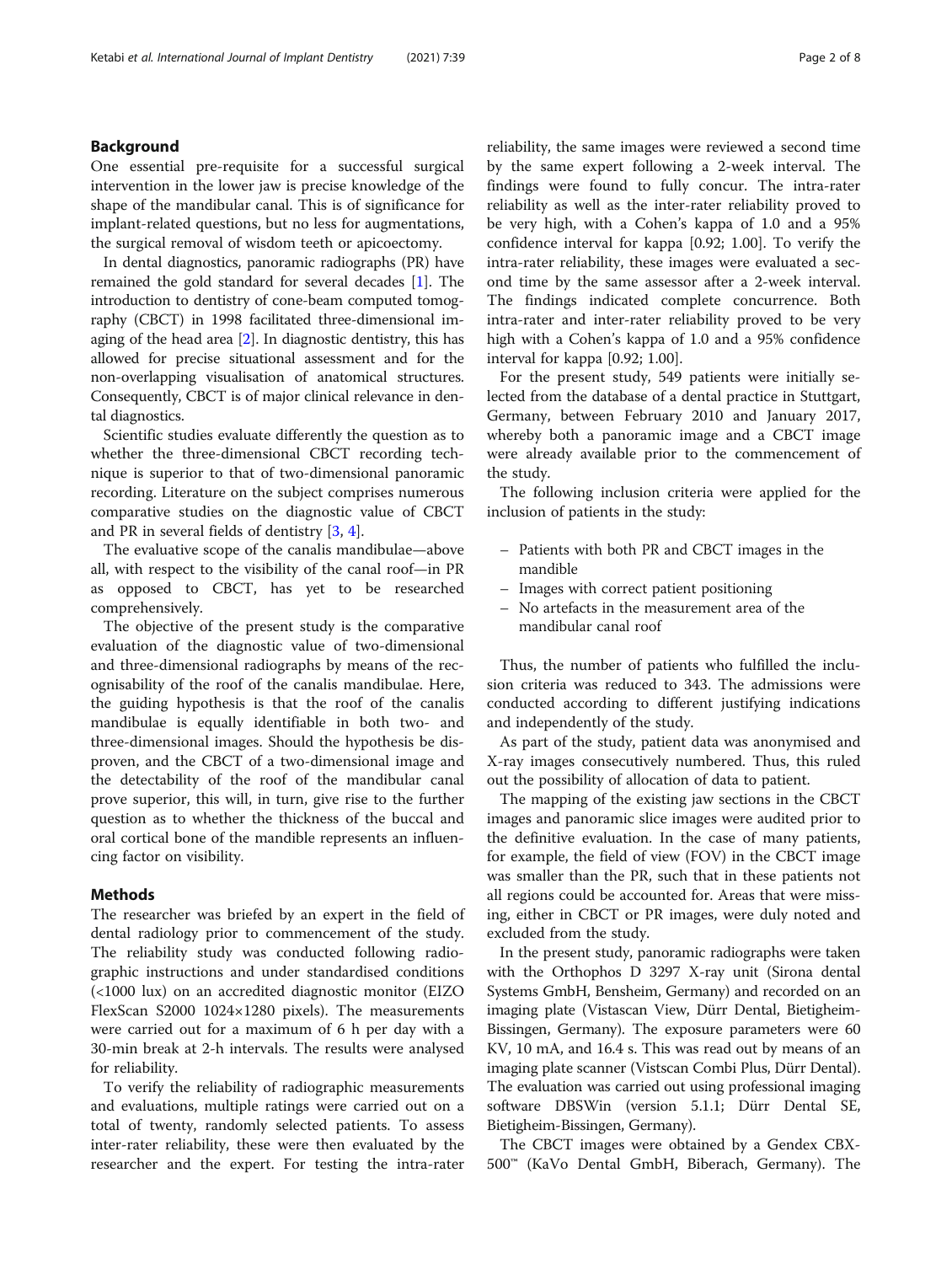acquisition parameters were 90 kV, 8.9 s with a 0.3-mm resolution. The images were evaluated with the Viewer-Software i-cat Vision (Imaging Sciences International, Hatfield, PA, USA).

The measurements were obtained under standardised conditions in a darkened room of room class 5 (<1000 lux) on a diagnostic monitor (Eizo Flex Scan S2000).

For diagnostic purposes, the mandible was divided into the following sections: P2 second premolar, M1 first molar, M2 second molar, and M3 third molar each on the left and right. Thus, up to eight different regions were assessed per jaw and per exposure.

Both the PR images (Fig. 1) and the CBCT images (Fig. 2) were analysed with reference to the visibility of the roof of the canalis mandibulae. Furthermore, in the CBCT images, the thickness of the buccal and oral cortical bone of the respective regions P2-M3 was measured at the level of the roof of the mandibular canal (Fig. [3](#page-3-0)).

Excel 2016 (Microsoft Inc., Redmond, Washington, USA) was used to process patient data and X-ray indications. The first step consisted in evaluating all panoramic slice images. This was followed by the corresponding reporting of the CBCT image. The diagnostic parameters were determined by evaluating 57 publications researched by means of a Pubmed search and which were deemed relevant for the purpose of these studies.

The findings were entered into a customised mask developed by the Institute for Statistics (MediStat GmbH, Kornshagen, Germany) and analysed by Ulrike von Hehn (medistat GmbH, Kronshagen, Germany) using the SPSS Statistic 25 software (IBM Corporation, Armonk, New York, USA). The CBCT and PR measurements were tested by the Wilcoxon test for pair differences for variations. Two independent samples were compared by means of the Mann and Whitney  $U$  test. To examine correlations between quantitative, not normally distributed parameters, a rank correlation analysis was carried out as per Spearman.



Fig. 2 CBCT: region 36 canal roof visible

The McNemar test and the chi-square test were used for a statistical testing of the working hypothesis (differences between imaging techniques regarding the visibility of the roof of the canalis mandibulae). A p value of  $\leq$  0.05 indicates the presence of a significant difference.

#### Results

The cohort of 343 patients numbered a total of 174 women (50.7%) with an average age of 59.1 years, whilst the 169 men (49.3%) were of an average age of 58.8 years. The justifying indications were distributed as follows: 223 implant planning (69.0%), 58 prior to surgical wisdom tooth removal (18.0%), 21 endodontic- (6.5%) and periodontal (6.5%)-related issues respectively.

Within the scope of the evaluation, some cases could not be evaluated due to input errors during the examination. These 20 cases (5.8% of the cases) were not included in the evaluation; the statistical analysis is consequently based on 323 patients.

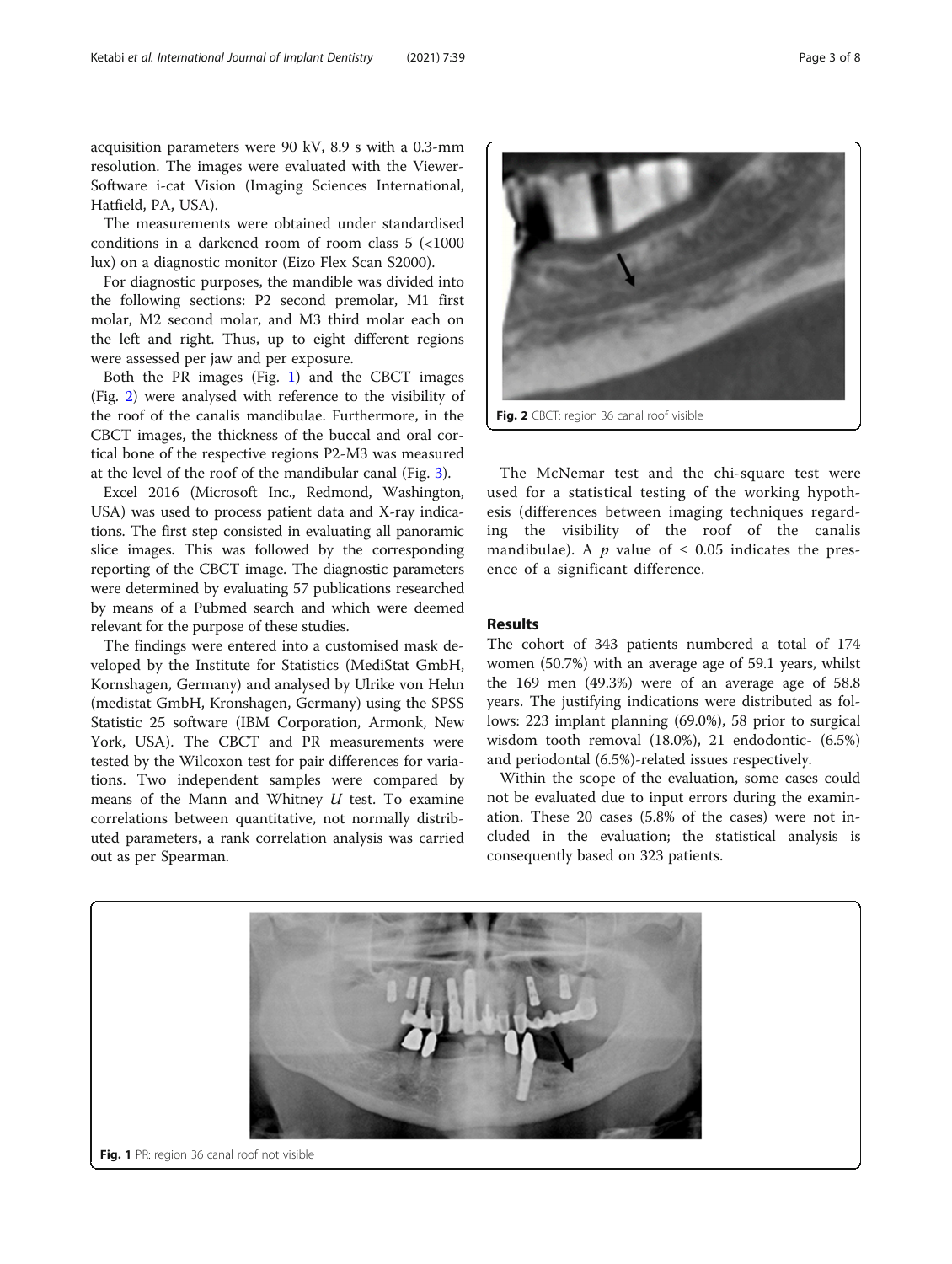<span id="page-3-0"></span>3mm 4mm Fig. 3 Section of CBCT image of region 36 with buccal and lingual measurement of cortical bone thickness

#### Visibility of the roof of the canalis mandibulae

Table 1 details the visibility of the canal roof in the different tooth regions (P2-M3) in the PR and CBCT images. Initially, it had been shown that visibility in all regions examined was significantly higher in the CBCT than in the PR (Table 1).

Since the selected FOV of the CBCT image was to be as small as possible, P2-M2 was partially visible and M3 no longer visible, or conversely, M1-M3, but not P2. This explains why the sums do not result in the expected 323 recordings taken.

The roof of the canalis mandibulae is best visible in the PR in the region of the 2nd premolar (39.2% left and 48.6% right). However, in many cases, it cannot be identified in the region of the first molar (12.9% left and 13.4% right) and second molar (14.7% left and 12.5% right). In the area of the 3rd molar (28.2% left and 37.5% right), the canal roof is again significantly more identifiable.

The roof of the mandibular canal was visible in all CBCT images in regions P2-M2, in region M3 exceeded 96.8% on the left and 96.2% on the right. In 10 CBCT images on the left (3.2%) and 12 images on the right (3.8%), the canal roof could not be detected.

There was no case in which the canalis mandibulae was visible in the PR but not in the CBCT.

As already evident from the  $p$  values, the McNemar test showed a significant distinction between the two image modalities (McNemar test,  $p < 0.001$ ) in terms of the visibility of the canalis mandibulae in all regions (Table 1). Consequently, the zero hypothesis, stating that the canalis mandibulae is equally recognisable in both two- and three-dimensional images, may be rejected.

## Influence of the thickness of the cortical bone on the visibility of the roof of canalis mandibulae

In this study, the comparative measurements of the thickness of the cortical bone were based on the visibility of the canalis mandibulae. To this end, the findings were divided into two groups.

Table 1 Visibility of the roof of the CM in the PR versus CBCT Visibility in PR Visibility in CBCT Visibility only in CBCT No visibility in CBCT and PR Total (significance) P2 Left 39.2% (125) 100% (319) 60.8% (194) 319 (p<0.001) Right 48.6% (156) 100% (321) 51.4% (165) 51.4% (165) 51.4% 51.4% 51.4% 51.4% 51.4% 51.4% 51.4% 51.4% 51.4% 51.4% 51.4% 51.4% 51.4% 51.4% 51.4% 51.4% 51.4% 51.4% 51.4% 51.4% 51.4% 51.4% 51.4% 51.4% 51.4% 51.4% 51.4% 51.4% 5 M1 Left 12.9% (41) 100% (319) 87.1% (278) 319 (p<0.001) Right 13.4% (43) 100% (321) 86.6% (279) 321 (p<0.001) M2 Left 14.7% (47) 100% (319) 85.3% (273) 319 (p<0.001) Right 12.5% (40) 100% (320) 87.5% (281) 320 (p<0.001) 320 (p<0.001) M3 Left 28.2% (89) 96.8% (306) 68.7% (217) 3.2% (10) 316 (p<0.001) Right 37.5% (118) 96.2% (303) 58.7% (185) 3.8% (12) 315 (p<0.001)

Visibility of the CM in the PR and CBCT in the individual jaw sections P2, M1, M2 and M3 respectively, left and right in percent (absolute)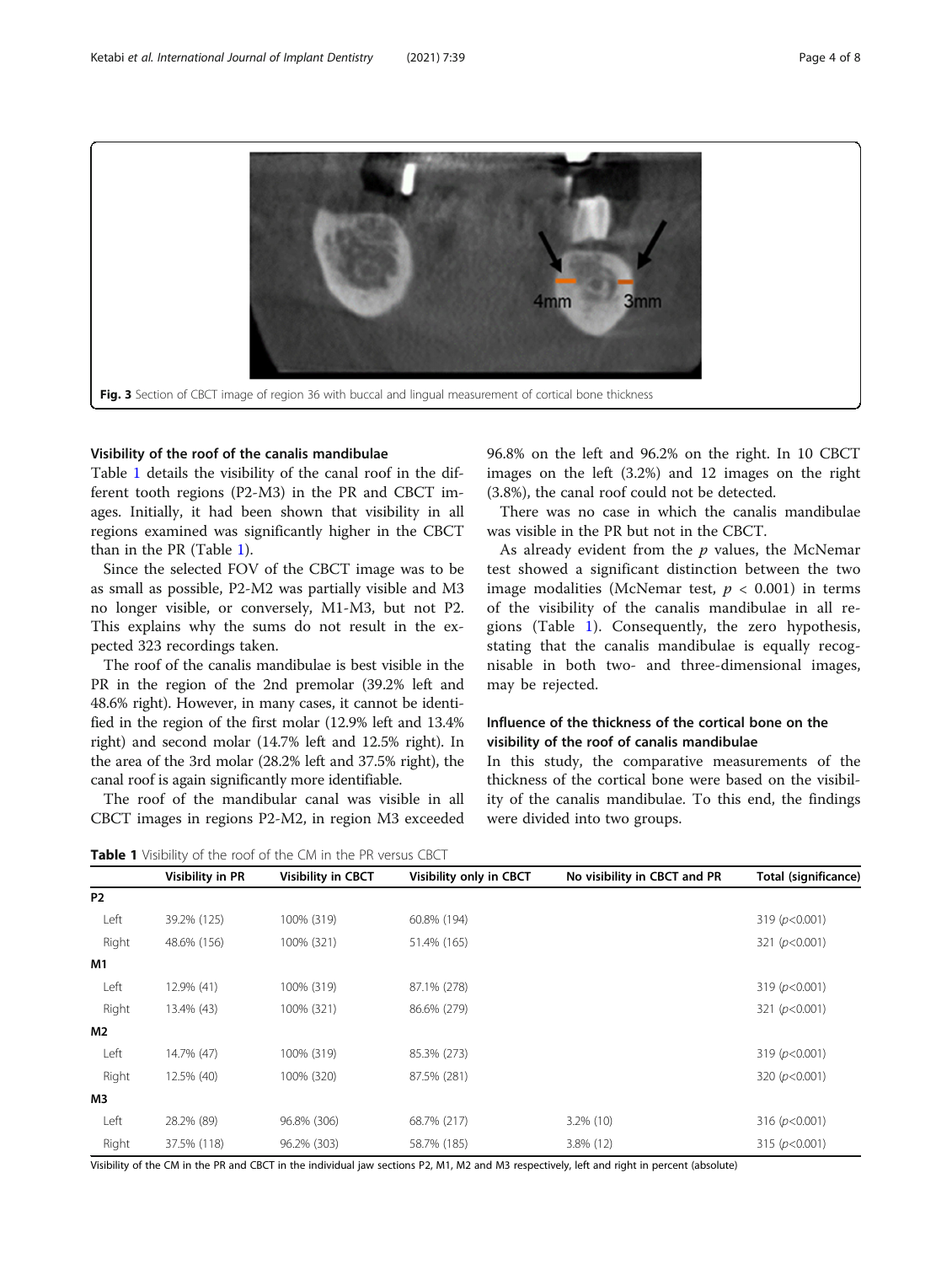- 1. Group: The visibility of the roof of the canal in PR and CBCT images was identical: CBCT=PR
- 2. Group: The roof of canalis mandibulae was visible in CBCT images, but were not visible in PR images: CBCT≠PR

Table 2 illustrates the average values of the compact thickness of the cortical bone in the CBCT=PR and CBCT≠PR group (Table 2).

For technical reasons (e.g. artefact formation), the thickness of the cortical bone could not be measured in all images. Therefore, the sum of the measured values in the lines is not obtained in the expected value of 323 recordings.

In region M1, where the canalis mandibulae is detected considerably less frequently in the PR, the thickness of the cortical bone in such cases in which visibility in the CBCT and PR are equal, is 1.86 mm left lingually, and 2.50 mm buccally, and 1.89 mm right lingually and 3.1 mm buccally. In the group with divergent visibility, the compact thickness is left lingually 1.96 mm, and buccally 2.42 mm, and right lingually 2.01 and buccally 2.48.

In the second premolar P2 region, the canalis mandibulae is most visible in the PR. Here, in the group

|  | Table 2 Visibility and discrepancy of the CM in PR versus CBCT |  |  |
|--|----------------------------------------------------------------|--|--|
|--|----------------------------------------------------------------|--|--|

| P <sub>2</sub> |         | N            | CBCT=PR     | N            | CBCT#PR |
|----------------|---------|--------------|-------------|--------------|---------|
| Left           | Lingual | 125          | 2.05        | 193          | 2.04    |
|                | Buccal  | 125          | 2.25        | 193          | 2.18    |
| Right          | Lingual | 155          | 2.10        | 165          | 2.15    |
|                | Buccal  | 155          | 2.31        | 165          | 2.31    |
| M1             |         | N            | $CBCT = PR$ | N            | CBCT#PR |
| Left           | Lingual | 41           | 1.86        | 277          | 1.96    |
|                | Buccal  | 41           | 2.50        | 277          | 2.42    |
| Right          | Lingual | 42           | 1.89        | 279          | 2.01    |
|                | Buccal  | 42           | 3.10        | 279          | 2.48    |
| M <sub>2</sub> |         | N            | CBCT=PR     | $\mathcal N$ | CBCT#PR |
| Left           | Lingual | 46           | 1.54        | 273          | 1.74    |
|                | Buccal  | 46           | 2.64        | 273          | 2.66    |
| Right          | Lingual | 39           | 1.80        | 281          | 1.80    |
|                | Buccal  | 39           | 2.72        | 281          | 2.73    |
| M <sub>3</sub> |         | $\mathcal N$ | CBCT=PR     | $\mathcal N$ | CBCT#PR |
| Left           | Lingual | 89           | 1.69        | 217          | 1.69    |
|                | Buccal  | 89           | 2.52        | 217          | 2.59    |
| Right          | Lingual | 118          | 1.69        | 185          | 1.68    |
|                | Buccal  | 118          | 2.63        | 185          | 2.53    |

Average values of the thickness of the cortical bone (in mm) in the individual jaw sections P2, M1, M2 and M3 respectively left and right as well as buccally and lingually, with consistent visibility of the CM (CBCT=PR) and with discrepancy (CBCT ≠PR)

CBCT=PR, the thickness of the cortical bone region P2 was 2.05 mm lingually and 2.25 mm buccally on the left, and 2.10 mm lingually and 2.31 mm buccally on the right. In the CBCT≠PR group, the value was 2.04 mm lingually and 2.18 mm buccally on the left and 2.15 mm lingually and 2.31 mm buccally on the right.

When evaluating the results, it is evident that in both cases—regardless of whether the canal roof was visible only in the CBCT or in the PR and CBCT—the measured values of the compact thickness remain at a comparable level. The table indicates no clear difference in the measurements.

Statistically (*U* test,  $p \ge 0.05$ ), it follows that the thickness of the cortical bone of the mandible exerts no influence on the visibility of the canalis mandibulae in PR and CBCT images.

## **Discussion**

#### Review of methods

At the outset of the study, 549 patient records, which were compiled in the period 2010-2017 in a private dental practice in Stuttgart, were selected and anonymised as a first step. The decisive selection criteria were the availability of a PR and CBCT image of the patient without artefacts in the measurement area, and correct patient positioning. Following the data analysis, it was found that only 343 patients fulfilled the selection criteria with the result that only the latter were included in the present study. In addition, a further 20 cases, which were not evaluable due to input errors, could not be accounted for in the statistical evaluation. Despite this, in comparison to similar studies, the remaining 323 (174 women of an average age of 59.1 years and 169 men with an average age of 58.8 years) patients represent a high number of admissions used for statistical analysis [[5](#page-7-0)–[7\]](#page-7-0).

The measurements were conducted in a darkened room under standardised conditions and on an approved diagnostic monitor. Due diligence was taken to minimise the risk of measuring errors by confining the work to a maximum of 6 h and allowing for regular breaks at intervals of 2 h. In studies dealing with similar questions, this is not the case [\[8](#page-7-0), [9](#page-7-0)].

The reliability of the measurements was verified by an expert in a preliminary study. Following the completion of the measurements, which were repeated at 2-week intervals, these data were then submitted to the Medistat company for static evaluation. The intra-rater reliability of the principal investigator as well as the inter-rater reliability between the principal researcher and the expert was very high, with a Cohen's kappa of 1.0 and a 95% confidence interval for kappa [0.92; 1.00].

For this study, there was only one researcher who initially evaluated the panoramic images before evaluating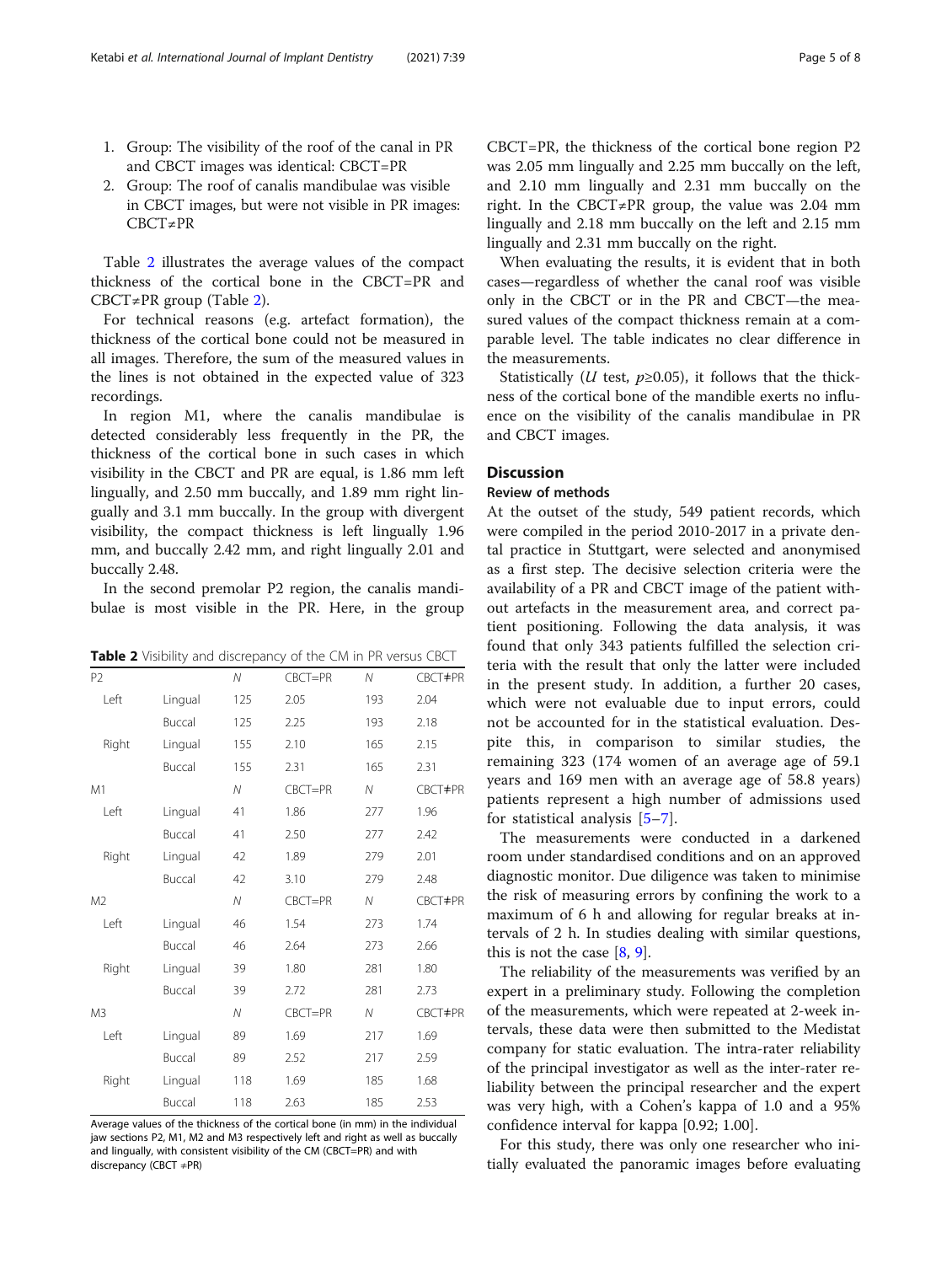the CBCT images after a minimum of 2 weeks. A higher statistical significance may have been obtained had several examiners been involved in the study. However, the high intra- and inter-rater reliability (Cohen's kappa 1.0) of the preliminary study indicates the reliability of results.

One further influence could be the differentiation of two classes as applied in the method: the roof of the canalis mandibulae 'visible' or 'not visible'. This led to the classification 'not visible' in a large number of PR images. The use of a method with multiple differentiation possibilities may have yielded a different result in contrast to the one obtained here. In their study, Peker et al. [[10](#page-7-0)] compared the quality of conventional and digital radiographs on a three-point scale in terms of anatomical structures and pathological findings. Statistically, their findings indicate equivalence in the quality of both digital and conventional radiographs. Consequently, no further differentiation would appear to merit further consideration as this represents no clinical relevance. Furthermore, from a clinical standpoint and with respect to diagnostic utility, only the unambiguous statement 'visible' or 'not visible' is of relevance.

The diagnostic images were analysed on a tooth-bytooth basis. Thus, the statistical evaluation was also tooth-related, and the respective findings were specified for the regions on the right and on the left. As anticipated, only very small lateral differences were detected following data evaluation. This demonstrates that the process of data acquisition was carried out meticulously.

#### CBCT versus PR visibility

On comparing the two methods, Angelopoulos et al. [\[5](#page-7-0)] found that CBCT images yielded superior results in terms of detectability (irrespective of region) of the canalis mandibulae.

In their study, Jung et al. [\[6](#page-7-0)] examined the path and visibility of the canalis mandibulae in the PR and in the CBCT in 262 patients. Their findings showed that 22.7% of the canalis mandibulae in the first molar region (M1) was not visible in the PR image. In the area of the second molar M2, the canal was not visible in 11.8% of cases, whilst in the area of the wisdom tooth M3, it was not visible in only 1.3% of cases. As anticipated, visualisation of the canalis mandibulae was superior in the CBCT images, whereas in the M1 region visualisation was absent in only 8.2% of the cases. In the region of the second molar it was unidentifiable in only 5.7% of cases, and indeed, in the region of the third molar, a mere 0.2% of cases.

In the study by Valedec et al. [[7\]](#page-7-0), the bone thickness vestibular of the canalis mandibulae was measured in 314 CBCTs. Region P2 exhibited an average bone thickness of 4 mm. At M3 level, it increases further distally to 6 mm and decreases again to 3 mm. For detailed planning of surgical intervention, Valedec recommends the preparation of a CBCT to determine the horizontal bone thickness vestibular of the CM. However, possible influence of bone thickness on CM visibility was not investigated. Not unlike the studies carried out by Angelopoulos et al. and Jung et al., the results of this study demonstrate that the roof of the canalis mandibulae is evidently more frequently visible in CBCT images than the case in PR.

In the present study, however, in contrast with the abovementioned studies [\[5](#page-7-0)–[7](#page-7-0)], a more pronounced discrepancy was observed in the visibility of the canal roof between the CBCT and the PR. One plausible cause of this could be the use of imaging plates. This may have had an adverse effect on the visibility of the canal roof in PR and consequently on the results. However, in their study, Baksi et al. [\[11\]](#page-7-0) report that for the recognition of anatomical structures, film and unfiltered panoramic images based on imaging plates perform equally well with respect to overall quality. The use of imaging plates in this study is therefore expected to exert a relatively minor influence on the results.

As indicated in the above discussion, the roof of the CM seems to be the most difficult to identify in the area of the first molar  $[6, 12, 13]$  $[6, 12, 13]$  $[6, 12, 13]$  $[6, 12, 13]$  $[6, 12, 13]$  $[6, 12, 13]$ . As with the studies cited, in our study, visibility of the CM roof was lowest in the area of the first molar, whereby visibility gradually increased towards the third molar (Table [1\)](#page-3-0).

Few studies have treated the various factors that influence the visibility of the canal roof. A review of literature on the subject reveals interesting and controversial results.

Radiological images show the CM as a hypodense structure surrounded by an upper- and lower-corticated sheath which may differ according to case [[14\]](#page-7-0). This is perhaps why in many cases the boundaries of the CM unrecognisable [\[5](#page-7-0), [13,](#page-7-0) [15](#page-7-0)–[17\]](#page-7-0). In their study, de Oliveira-Santos et al. [\[18\]](#page-7-0) observed on CBCT crosssectional images the corticalisation of the mandibular canal of the first molar region. They determined that the CM is also clearly visible in the non-corticalised areas.

A similar conclusion is reached both by Wadu et al. [\[17](#page-7-0)] and Kubilius et al. [[19](#page-7-0)] in their studies, in which they examined the visibility of the boundaries of the CM morphometrically and densiometrically. The visibility of superior and inferior CM boundaries was not related to the morphometric or densitometric assessment parameters.

Some authors have investigated the question as to whether the visibility of the roof of the CM is different in edentulous than in dentulous jaws. In two new studies, Iwanaga et al. examined this aspect anatomically and using CBCT. There were no differences in visibility of the CM roof between edentulous and dentulous sections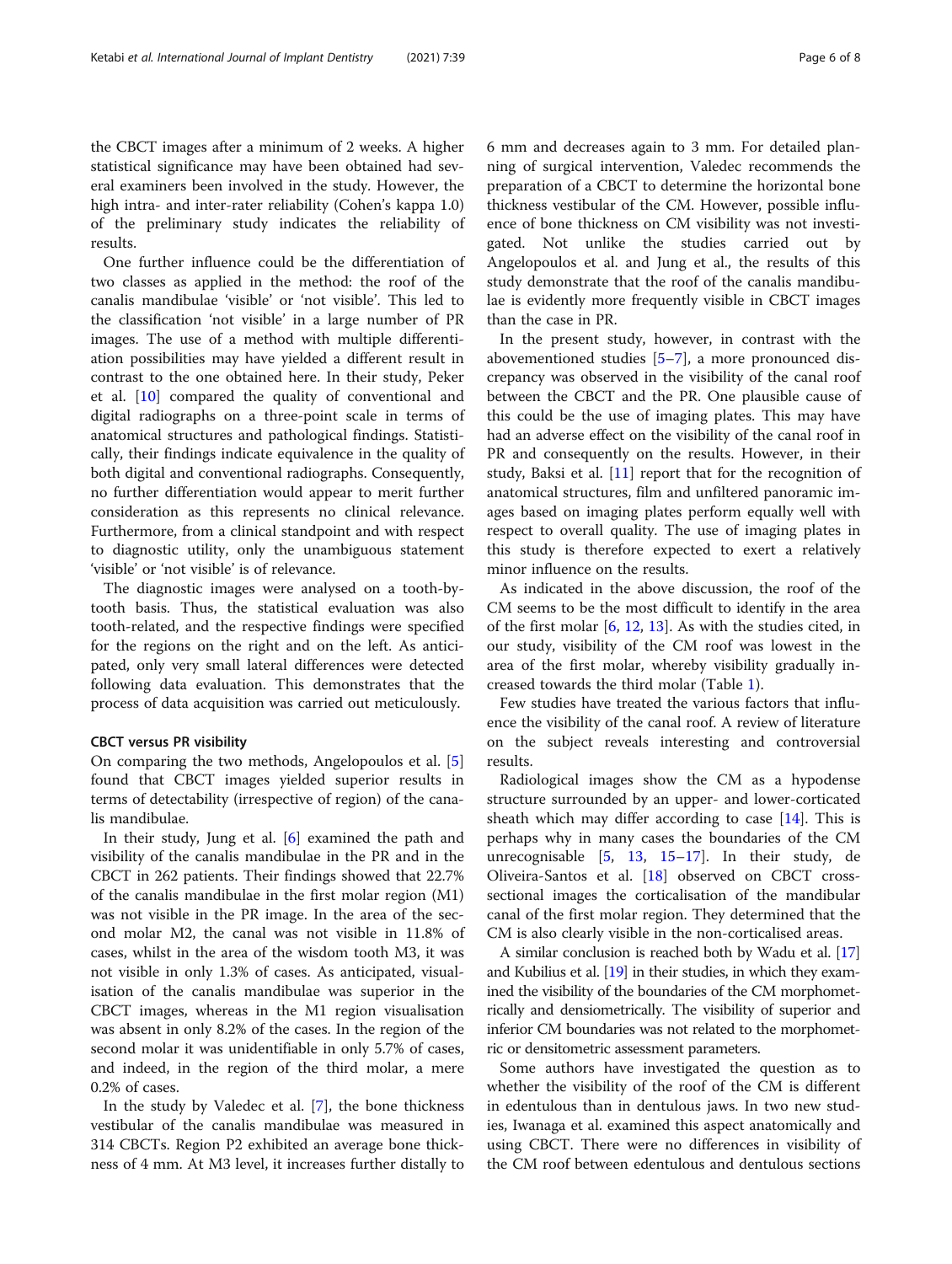[[20,](#page-7-0) [21](#page-7-0)]. Oliveira-Santos et al. [[12](#page-7-0)] presented similar results in a previous study.

One especially controversial approach to the visibility of the canal roof relates to the question as to whether gender and age are influential factors. Whilst Kubiliuset al [[19](#page-7-0)]. and Oliveira-Santos et al. [[12\]](#page-7-0) could not determine any influence of gender and age on visibility, Iwanaga and Katafuchi et al. [[20](#page-7-0)], Iwanaga and Shiromoto et al. [[21](#page-7-0)] and Miles et al. [\[22\]](#page-7-0) reported the contrary, albeit without having elucidated the cause. Kamrun et al. [\[23\]](#page-7-0) noted that the reason could be because as age advances visibility decreases due to osteoporotic changes in the alveolar bone which reduces the visibility of mandibular canal. This thesis is further supported by the results of Iwanaga and Shiromoto et al. [\[21](#page-7-0)]. Their study shows that more females than males had osteoporotic mandibles; thus, when the canal roof cannot be seen on CBCT it is more likely to belong to osteoporotic than other mandibles groups.

By using both panoramic radiography and CBCT, Jung et al. [\[6\]](#page-7-0) investigate whether the course of the mandibular canal impacts the visibility of the canal .The course of the mandibular canal was classified into four types: linear, elliptical, spoon-shaped, and turning curves. It was found that the visibility of the mandibular canal differed according to its course. The percentage of clearly visible mandibular canals was highest in spoon-shaped curves and lowest in linear curves.

In the present study, the two imaging methods were compared with regard to their diagnostic value for the detection of the roof of the canalis mandibulae. Statistically, a significant distinction was detected between the CBCT and the panoramic images in favour of the CBCT images ( $p < 0.05$ ).

Furthermore, the thicknesses of the cortical bone of the respective regions P2-M3 were measured in the coronal CBCT sections buccally and lingually at the level of the canalis mandibulae. Here, the objective was to analyse the influence of the thickness of the cortical bone on the visibility of the canalis mandibulae in the PR images. No significant correlation could be ascertained between the visibility of the mandibular canal and the thickness of the cortical bone (*U* test,  $p \ge 0.05$ ).

It may thus be concluded that the thickness of the cortical bone of the mandible exerts no influence on the visibility of the roof of canalis mandibulae in PR and CBCT images.

It is important to note that we were not able to find any analogous studies examining the visibility of the roof of the canalis mandibulae as a function of the thickness of the compacta.

## Conclusion

The present study concludes that, in contrast to PR images, the visibility of the roof of the mandibular canal is

significantly higher in CBCT images. For a more advanced diagnosis of the canalis mandibulae roof in everyday practice, it would thus appear expedient, at least initially, to prioritise the CBCT. Ethical and radiobiological aspects must nonetheless be accounted for. Protection of the patient in accordance with the ALADA principle (as low as diagnostically acceptable) is imperative  $[24]$  $[24]$ . Furthermore, pursuant to § 8 of the Radiation Protection Act, the benefits to health must invariably prevail over the risks of radiation [\[25\]](#page-7-0). Here, CBCT technology remains ancillary to conventional Xray technology.

Furthermore, the thickness of the cortical bone of the mandible was found to exert no impact on the visibility of the roof of the canalis mandibulae.

Additional studies are required to investigate potential influencing factors on the visibility of the canal roof. To extend scientific knowledge acquired thus far, subsequent research should also further investigate the influence of jaw width on the visibility of apical whitening.

#### Abbreviations

CBCT: Cone-beam computed tomography; CT: Computertomographie; PR: Panoramic radiograph; CM: Canalis mandibulae; N: Nervus; FOV: Field of view; P2: Second premolar; M1: First molar; M2: Second molar; M3: Third molar

#### Acknowledgements

None.

#### Authors' contributions

ARK contributed in the following way: study conception and methodology, supervising the participants, writing the original draft, revising it and approved the final version of the manuscript. AZ contributed substantially to the methodology, supervising the participant, data acquisition and preparation, revised and approved the final version of the manuscript. HCL contributed to the project planning and supervising, revised, and approved the final version of the manuscript. SH contributed in the following way: writing the original draft, revised and approved the final version of the manuscript.

#### Funding

None of the authors received any financial support for conducting the study.

#### Availability of data and materials

The original datasets analysed in the current study are available from Dr. Ali Reza Ketabi on reasonable request.

#### Declarations

#### Ethics approval and consent to participate

The study was registered at the University of Frankfurt (file number: 419/ 2017). The ethical approval of this study was sought and approved by the Medical Council of Baden-Württemberg, Germany (register number F-2014- 006-z). The examination was performed in accordance with the Declaration of Helsinki.

#### Consent for publication

Not applicable.

#### Competing interests

Ali Reza Ketabi, Angelika Zelka, Hans-Christoph Lauer and Stefan Hassfeld declare that they have no conflict of interest.